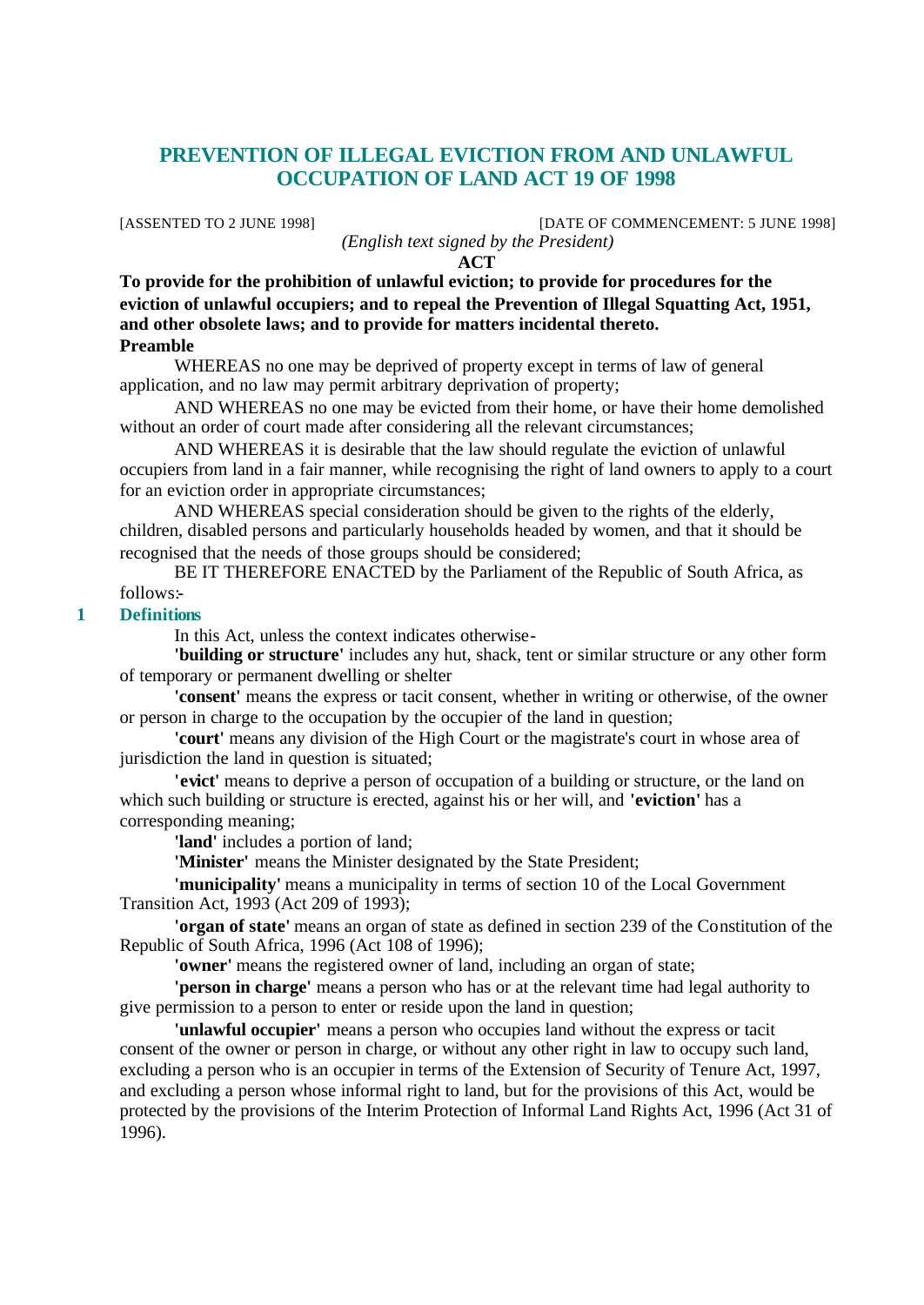### **2 Application of Act**

This Act applies in respect of all land throughout the Republic.

## **3 Prohibition of receipt or solicitation of consideration in respect of unlawful occupation of land**

(1) No person may directly or indirectly receive or solicit payment of any money or other consideration as a fee or charge for arranging or organising or permitting a person to occupy land without the consent of the owner or person in charge of that land.

(2) Any person who contravenes a provision of subsection (1) is guilty of an offence and liable on conviction to a fine or to imprisonment not exceeding two years, or to both such fine and such imprisonment.

(3) The court which convicts any person of a contravention of this section, must order any money or other consideration received by that person which have been seized, to be forfeited, and the said money and the proceeds of such other consideration may be paid to the person or persons from whom the money or other consideration was received, and where such person or persons cannot be positively identified, into the National Revenue Fund.

(4) If any money has been received in contravention of subsection (1) but has not been seized or made available for purposes of confiscation, the court which convicts any person of a contravention of this section, may order the amount proved to the satisfaction of the court to have been received by such person to be paid to the person or persons from whom the money or other consideration was received, and where such person or persons cannot be positively identified, into the National Revenue Fund, and such order has the effect of and may be executed against such person as if it were a civil judgment in favour of that person or persons from whom the money or other consideration was received or in favour of the State.

## **4 Eviction of unlawful occupiers**

(1) Notwithstanding anything to the contrary contained in any law or the common law, the provisions of this section apply to proceedings by an owner or person in charge of land for the eviction of an unlawful occupier.

(2) At least 14 days before the hearing of the proceedings contemplated in subsection (1), the court must serve written and effective notice of the proceedings on the unlawful occupier and the municipality having jurisdiction.

(3) Subject to the provisions of subsection (2), the procedure for the serving of notices and filing of papers is as prescribed by the rules of the court in question.

(4) Subject to the provisions of subsection (2), if a court is satisfied that service cannot conveniently or expeditiously be effected in the manner provided in the rules of the court, service must be effected in the manner directed by the court: Provided that the court must consider the rights of the unlawful occupier to receive adequate notice and to defend the case.

(5) The notice of proceedings contemplated in subsection (2) must-

*(a)* state that proceedings are being instituted in terms of subsection (1) for an order for the eviction of the unlawful occupier;

*(b)* indicate on what date and at what time the court will hear the proceedings;

*(c)* set out the grounds for the proposed eviction; and

*(d)* state that the unlawful occupier is entitled to appear before the court and defend the case and, where necessary, has the right to apply for legal aid.

(6) If an unlawful occupier has occupied the land in question for less than six months at the time when the proceedings are initiated, a court may grant an order for eviction if it is of the opinion that it is just and equitable to do so, after considering all the relevant circumstances, including the rights and needs of the elderly, children, disabled persons and households headed by women.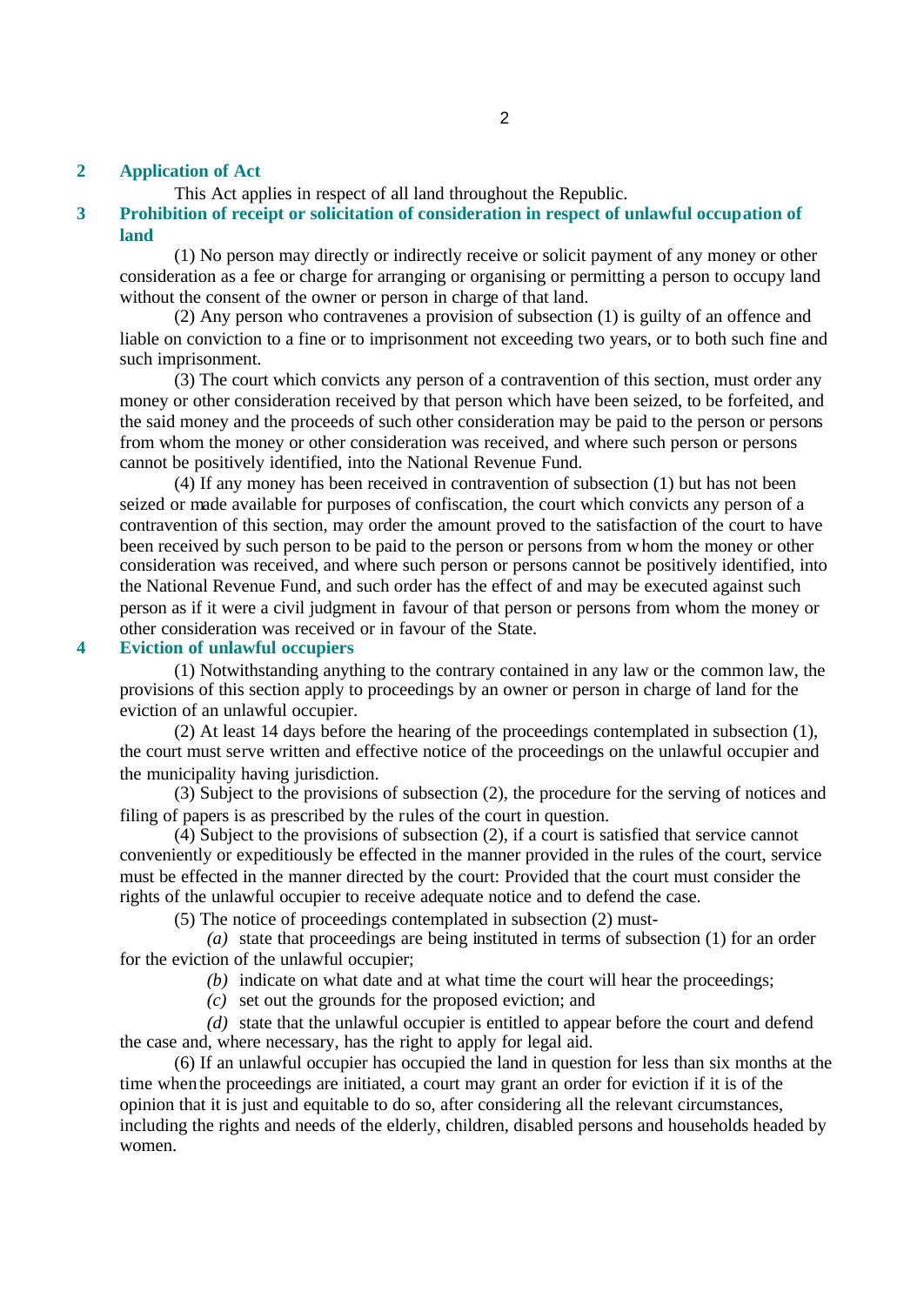(7) If an unlawful occupier has occupied the land in question for more than six months at the time when the proceedings are initiated, a court may grant an order for eviction if it is of the opinion that it is just and equitable to do so, after considering all the relevant circumstances, including, except where the land is sold in a sale of execution pursuant to a mortgage, whether land has been made available or can reasonably be made available by a municipality or other organ of state or another land owner for the relocation of the unlawful occupier, and including the rights and needs of the elderly, children, disabled persons and households headed by women.

(8) If the court is satisfied that all the requirements of this section have been complied with and that no valid defence has been raised by the unlawful occupier, it must grant an order for the eviction of the unlawful occupier, and determine-

*(a)* a just and equitable date on which the unlawful occupier must vacate the land under the circumstances; and

*(b)* the date on which an eviction order may be carried out if the unlawful occupier has not vacated the land on the date contemplated in paragraph *(a)*.

(9) In determining a just and equitable date contemplated in subsection (8), the court must have regard to all relevant factors, including the period the unlawful occupier and his or her family have resided on the land in question.

(10) The court which orders the eviction of any person in terms of this section may make an order for the demolition and removal of the buildings or structures that were occupied by such person on the land in question.

(11) A court may, at the request of the sheriff, authorise any person to assist the sheriff to carry out an order for eviction, demolition or removal subject to conditions determined by the court: Provided that the sheriff must at all times be present during such eviction, demolition or removal.

(12) Any order for the eviction of an unlawful occupier or for the demolition or removal of buildings or structures in terms of this section is subject to the conditions deemed reasonable by the court, and the court may, on good cause shown, vary any condition for an eviction order.

**5 Urgent proceedings for eviction**

(1) Notwithstanding the provisions of section 4, the owner or person in charge of land may institute urgent proceedings for the eviction of an unlawful occupier of that land pending the outcome of proceedings for a final order, and the court may grant such an order if it is satisfied that-

*(a)* there is a real and imminent danger of substantial injury or damage to any person or property if the unlawful occupier is not forthwith evicted from the land;

*(b)* the likely hardship to the owner or any other affected person if an order for eviction is not granted, exceeds the likely hardship to the unlawful occupier against whom the order is sought, if an order for eviction is granted; and

*(c)* there is no other effective remedy available.

(2) Before the hearing of the proceedings contemplated in subsection (1), the court must give written and effective notice of the intention of the owner or person in charge to obtain an order for eviction of the unlawful occupier to the unlawful occupier and the municipality in whose area of jurisdiction the land is situated.

(3) The notice of proceedings contemplated in subsection (2) must-

*(a)* state that proceedings will be instituted in terms of subsection (1) for an order for the eviction of the unlawful occupier;

*(b)* indicate on what date and at what time the court will hear the proceedings;

*(c)* set out the grounds for the proposed eviction; and

*(d)* state that the unlawful occupier is entitled to appear before the court and defend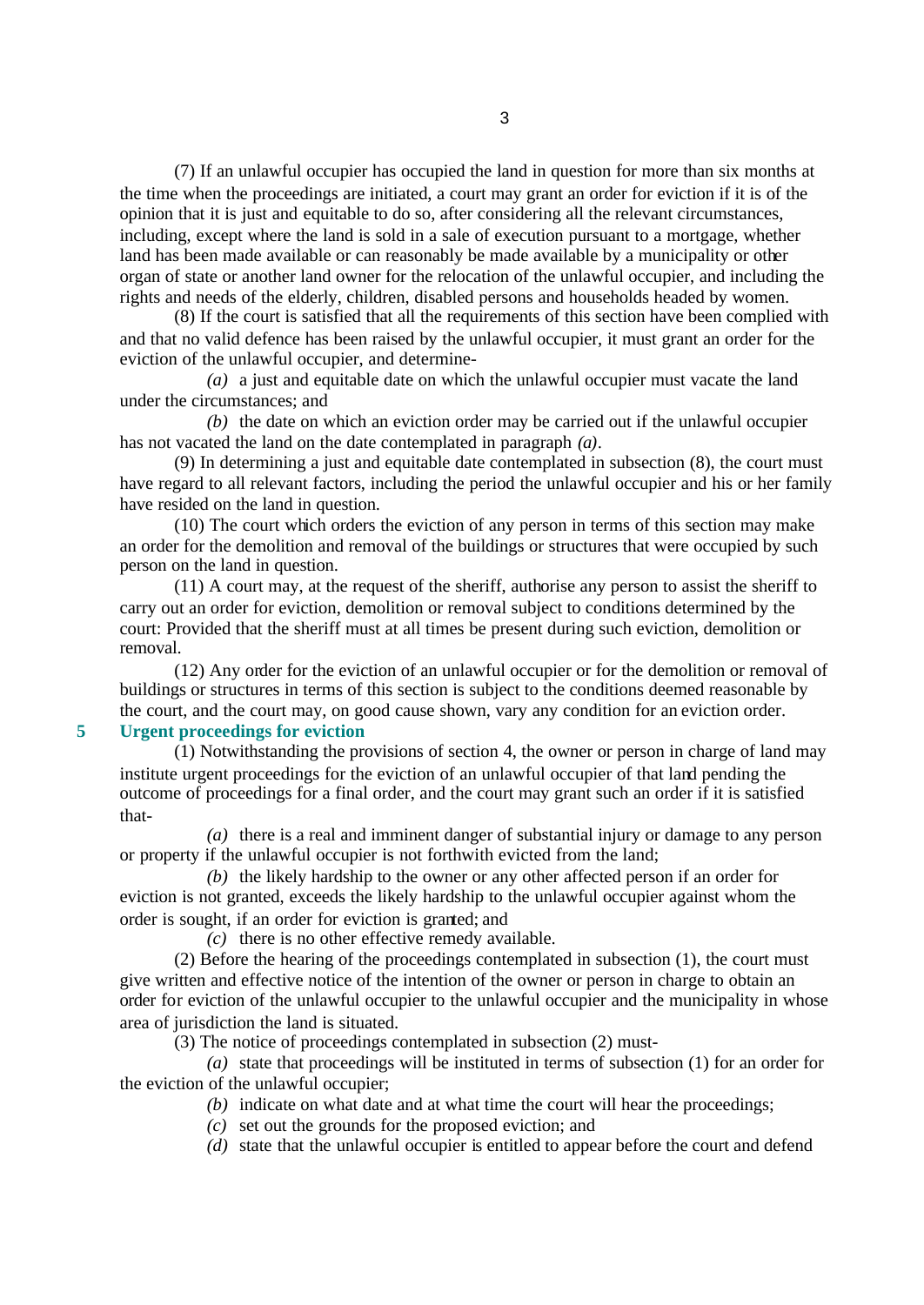the case and, where necessary, has the right to apply for legal aid.

## **6 Eviction at instance of organ of state**

(1) An organ of state may institute proceedings for the eviction of an unlawful occupier from land which falls within its area of jurisdiction, except where the unlawful occupier is a mortgagor and the land in question is sold in a sale of execution pursuant to a mortgage, and the court may grant such an order if it is just and equitable to do so, after considering all the relevant circumstances, and if-

*(a)* the consent of that organ of state is required for the erection of a building or structure on that land or for the occupation of the land, and the unlawful occuper is occupying a building or structure on that land without such consent having been obtained; or

*(b)* it is in the public interest to grant such an order.

(2) For the purposes of this section, 'public interest' includes the interest of the health and safety of those occupying the land and the public in general.

(3) In deciding whether it is just and equitable to grant an order for eviction, the court must have regard to-

*(a)* the circumstances under which the unlawful occupier occupied the land and erected the building or structure;

*(b)* the period the unlawful occupier and his or her family have resided on the land in question; and

*(c)* the availability to the unlawful occupier of suitable alternative accommodation or land.

(4) An organ of state contemplated in subsection (1) may, before instituting such proceedings, give not less than 14 days' written notice to the owner or person in charge of the land to institute proceedings for the eviction of the unlawful occupier.

(5) If an organ of state gives the owner or person in charge of land notice in terms of subsection (4) to institute proceedings for eviction, and the owner or person in charge fails to do so within the period stipulated in the notice, the court may, at the request of the organ of state, order the owner or person in charge of the land to pay the costs of the proceedings contemplated in subsection  $(1)$ .

(6) The procedures set out in section 4 apply, with the necessary changes, to any proceedings in terms of subsection (1).

**7 Mediation**

(1) If the municipality in whose area of jurisdiction the land in question is situated is not the owner of the land the municipality may, on the conditions that it may determine, appoint one or more persons with expertise in dispute resolution to facilitate meetings of interested parties and to attempt to mediate and settle any dispute in terms of this Act: Provided that the parties may at any time, by agreement, appoint another person to facilitate meetings or mediate a dispute, on the conditions that the municipality may determine.

(2) If the municipality in whose area of jurisdiction the land in question is situated is the owner of the land in question, the member of the Executive Council designated by the Premier of the province concerned, or his or her nominee, may, on the conditions that he or she may determine, appoint one or more persons with expertise in dispute resolution to facilitate meetings of interested parties and to attempt to mediate and settle any dispute in terms of this Act: Provided that the parties may at any time, by agreement, appoint another person to facilitate meetings or mediate a dispute, on the conditions that the said member of the Executive Council may determine.

(3) Any party may request the municipality to appoint one or more persons in terms of subsections (1) and (2), for the purposes of those subsections.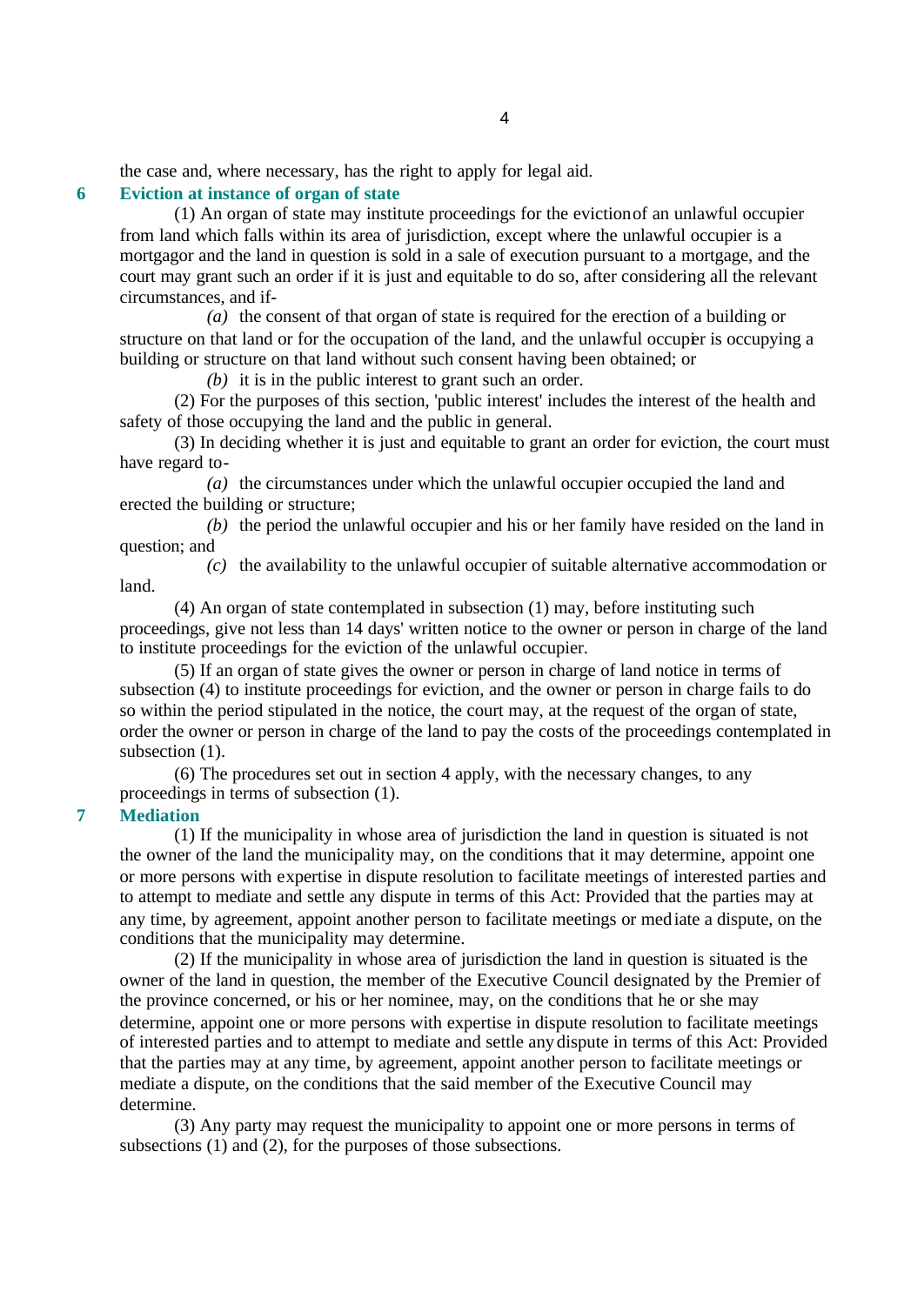(4) A person appointed in terms of subsection (1) or (2) who is not in the full-time service of the State may be paid the remuneration and allowances that may be determined by the body or official who appointed that person for services performed by him or her.

(5) All discussions, disclosures and submissions which take place or are made during the mediation process shall be privileged, unless the parties agree to the contrary.

## **8 Offences and private prosecutions**

(1) No person may evict an unlawful occupier except on the authority of an order of a competent court.

(2) No person may wilfully obstruct or interfere with an official in the employ of the State or a mediator in the performance of his or her duties in terms of this Act.

(3) Any person who contravenes a provision of subsection (1) or (2) is guilty of an offence and liable on conviction to a fine, or to imprisonment not exceeding two years, or to both such fine and such imprisonment.

(4) Any person whose rights or interests have been prejudiced by a contravention of subsection (1) has the right to institute a private prosecution of the alleged offender.

(5) The provisions of the Criminal Procedure Act, 1977 (Act 51 of 1977), apply to a private prosecution in terms of this Act: Provided that if-

*(a)* the person prosecuting privately does so through a person entitled to practice as an advocate or an attorney in the Republic;

*(b)* the person prosecuting privately has given written notice to the public prosecutor with jurisdiction that he or she intends to do so; and

*(c)* the public prosecutor has not within 28 days of receipt of such notice, stated in writing that he or she intends to prosecute the alleged offence, then-

(i)the person prosecuting privately need not produce a certificate issued by the Attorney-General stating that he or she has refused to prosecute the accused;

(ii)the person prosecuting privately need not provide security for such action;

(iii)the accused is entitled to an order for costs against the person prosecuting privately

*(aa)* the charge against the accused is dismissed or the accused is acquitted or a decision in favour of the accused is given on appeal; and

*(bb)* the court finds that such prosecution was unfounded or vexatious; and (iv)the Attorney-General is barred from prosecuting except with the leave of the court concerned.

## **9 Jurisdiction of magistrate's court**

if-

Notwithstanding any provision of any other law, a magistrate's court has jurisdiction to issue any order or instruction or to impose any penalty authorised by the provisions of this Act.

# **10 Transfer of powers, duties or functions**

The President may by proclamation in the *Gazette*, either generally or in respect of such area or in such circumstances as may be specified in the proclamation, provide that any power, duty or function which in terms of this Act is permitted or required to be exercised, carried out or performed by any authority or person mentioned in the Act, may be or must be, as the case may be, exercised, carried out or performed by such authority or person, including a person in the service of such authority or an organ of state, as may be specified in the proclamation.

## **11 Repeal and amendment of laws, and savings**

(1) The laws mentioned in Schedule I are hereby repealed to the extent indicated in the third column thereof.

(2) The Extension of Security of Tenure Act, 1997, is hereby amended to the extent